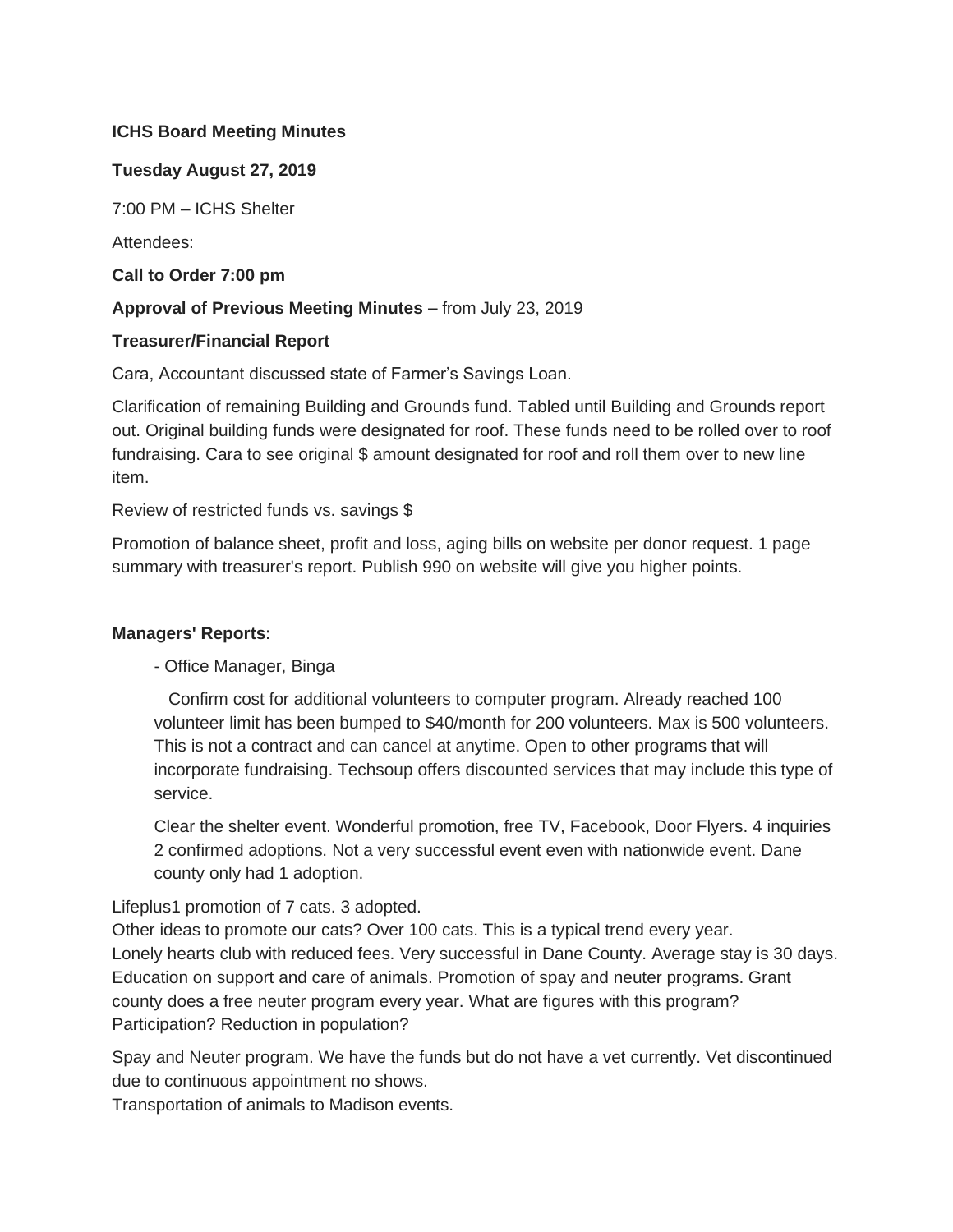Will revisit after Grant County event.

Cat fosters - a few currently in homes. Would like promotion materials of foster programs.

- Kennel Manager, Bonnie

I have sent my stats.

I hired one new person that will just be working Weekends. I still need another for week days.

I have no update on Bobbi Sue other than Life Plus started filming a video.

CBD oil vs. Other medications.

Some other updates; We received 9 cats/kittens with ringworm. I talked to someone I know at DCHS because they have a separate building just for ringworm cases.They agreed to take them and treat them until it's gone. Which at minimum would be 2 months and at the cost of \$150.

We currently as of **8-25** have 108 cats and 10 dogs.

# **Judy motion to hold medications for Bobbi Sue and increase social interaction/contact. Second Dawn.**

- Fundraising/Outreach Manager, Joen

Instagram account for ICHS

#### **Committee Reports:**

#### **- Buildings & Grounds**

**Roof:** Cleary building inspection. Insulation falling away from beams and may have mold. Roof needs to be addressed with someone familiar with steel beams. 2nd quote Great Lakes Roofing for 20 year warranty with different type of product and would be more expensive.

Best quote came in from MidWest Roofing. Does not include removal of blanket insulation. Meeting with Doug to re-address and discuss options.

Contacted Randy Hoffman of Hoffman electrical in Mineral Point. Assessment has not been done yet. Randy is familiar in working with Midwest roofing. No \$ amount at this time. Cara will follow-up with Farmer's Savings to discuss potential construction loan.

# **Motion to notify Midwest Roofing we will be doing business with them for a new roof once funds are secured. Motion by Judy, Second Joselyn.**

**Security/Fire:** working on quotes for both projects.

**Electrical:** working on addressing emergency electrical needs.